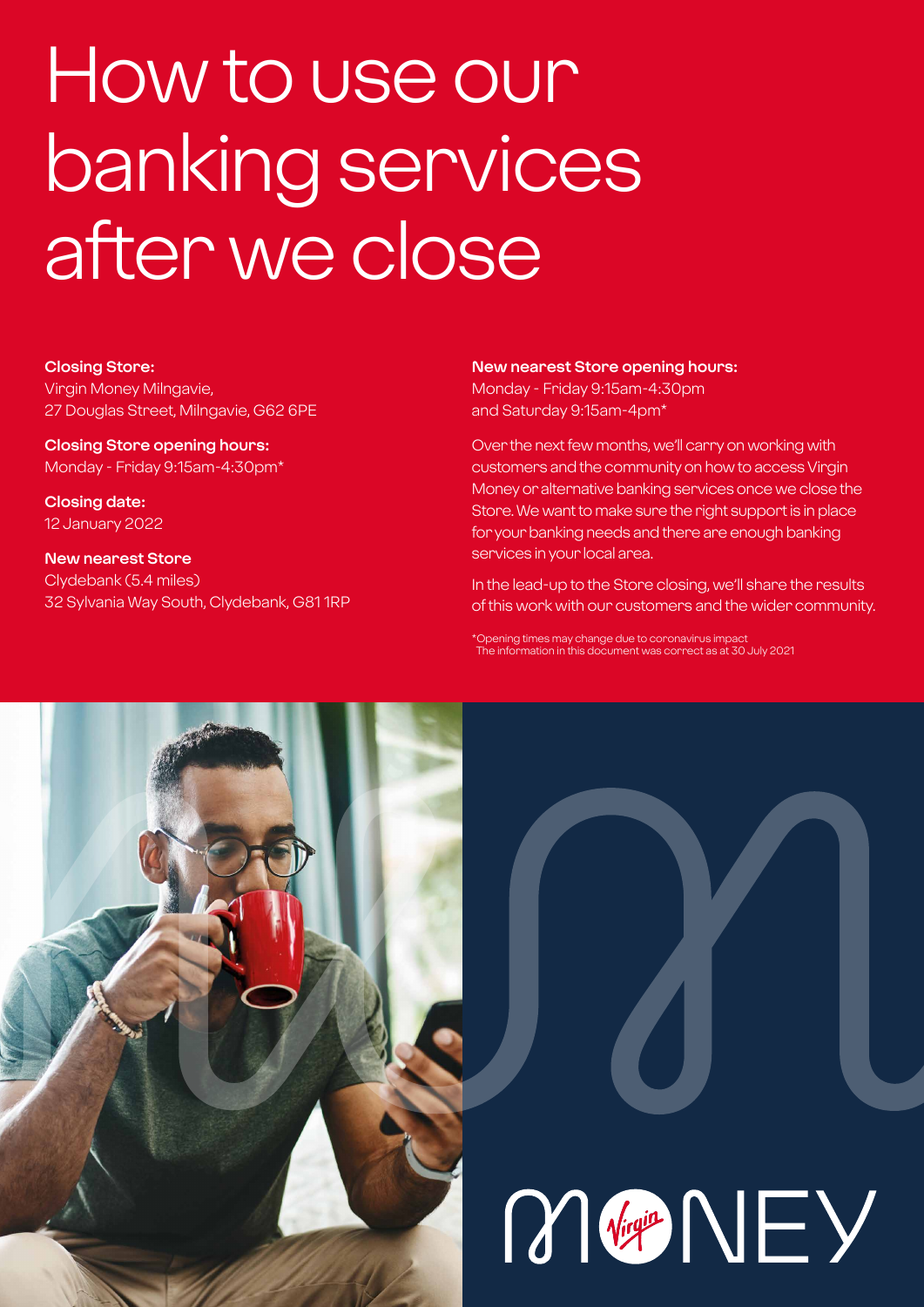## Understanding the impact of closing this Store

## Background

More and more customers are taking advantage of our digital services and only visiting Stores when they want to discuss a significant life event. Between April 2019 and July 2021 we've seen digital registrations increase from 48.7% to 57.6% across our personal customers, and daily internet banking and mobile app logins are up 66%.

It's important to balance investment in digital services with making sure our Store network continues to meet the needs of our customers. This means that we've made the difficult decision to close a number of Stores, including Milngavie.

This decision has been reached after considerable thought and analysis which includes input from local management.

Our Stores will continue to be a really important part of what we do and we've recently refreshed and revitalised them now that we're one Virgin Money brand.

We've signed up to the UK Finance Access to Banking Standard and follow this for all Store closures: **[www.lendingstandardsboard.org.uk/wp-content/](http://www.lendingstandardsboard.org.uk/wp-content/uploads/2017/07/Access_to_Banking_Standard.pdf) [uploads/2017/07/Access\\_to\\_Banking\\_Standard.pdf](http://www.lendingstandardsboard.org.uk/wp-content/uploads/2017/07/Access_to_Banking_Standard.pdf)**. On 21 September 2020, the Financial Conduct Authority (FCA) introduced new standards which we'll also follow. More info can be found at **[www.fca.org.uk/publication/finalised](http://www.fca.org.uk/publication/finalised-guidance/fg20-03.pdf)[guidance/fg20-03.pdf](http://www.fca.org.uk/publication/finalised-guidance/fg20-03.pdf)**

## Considerations

In trying to decide whether to close a Store, we look at a lot of different things.

As well as how often a Store is used, we look at how local customers – including potentially vulnerable groups and business customers – will be able to carry on using banking services after the Store closes.

- > Number of customers using the Store
- > Number of other Stores we have in the area
- > Distance to nearest Store
- > Change in number of transactions in Store
- > Change in customer use of Store
- > Current lease on Store
- > ATM availability
- > Access to other banks in the area
- > Banking services at the local Post Office\*\*
- > Public transport to other Stores
- > Other ways to bank (e.g. mobile, internet and phone)
- \*\*Business customers will be charged their agreed tariff for transactions, except Change Giving where the costs are recharged monthly in arrears.

Our decision to close Milngavie Store was influenced by the following:

- > We continue to see an increase in mobile use and customers signing up for digital services.
- > Should a customer wish to use a Store for general advice or to discuss a product, Clydebank Store is 5.4 miles away and there are a further 3 Stores within 7 miles.
- > There are other ATMs in the area that are free to use.
- > Our mobile, internet and telephone banking facilities allow customers to do most day-to-day tasks, like balance checks, viewing transactions, transferring money between accounts, paying bills and cancelling / amending regular payments. Customers can even pay in a cheque on the go.
- > Customers are also able to use our mobile app to make external payments in a number of different ways and we're continuing to make our digital banking services bigger and better.
- > The local full service Post Office is located nearby on 39 Douglas Street and provides personal and business customers with an alternative way to do their day-to-day banking transactions, such as cash withdrawals and paying in cash and cheques.
- > Customers can get all the information about our products and services, or raise any concerns by calling us on **0800 121 7365**. Our opening times are 7am to 9pm Monday to Saturday and 10am to 5pm on Sundays.
- > All our Stores offer an identical service, with good accessibility.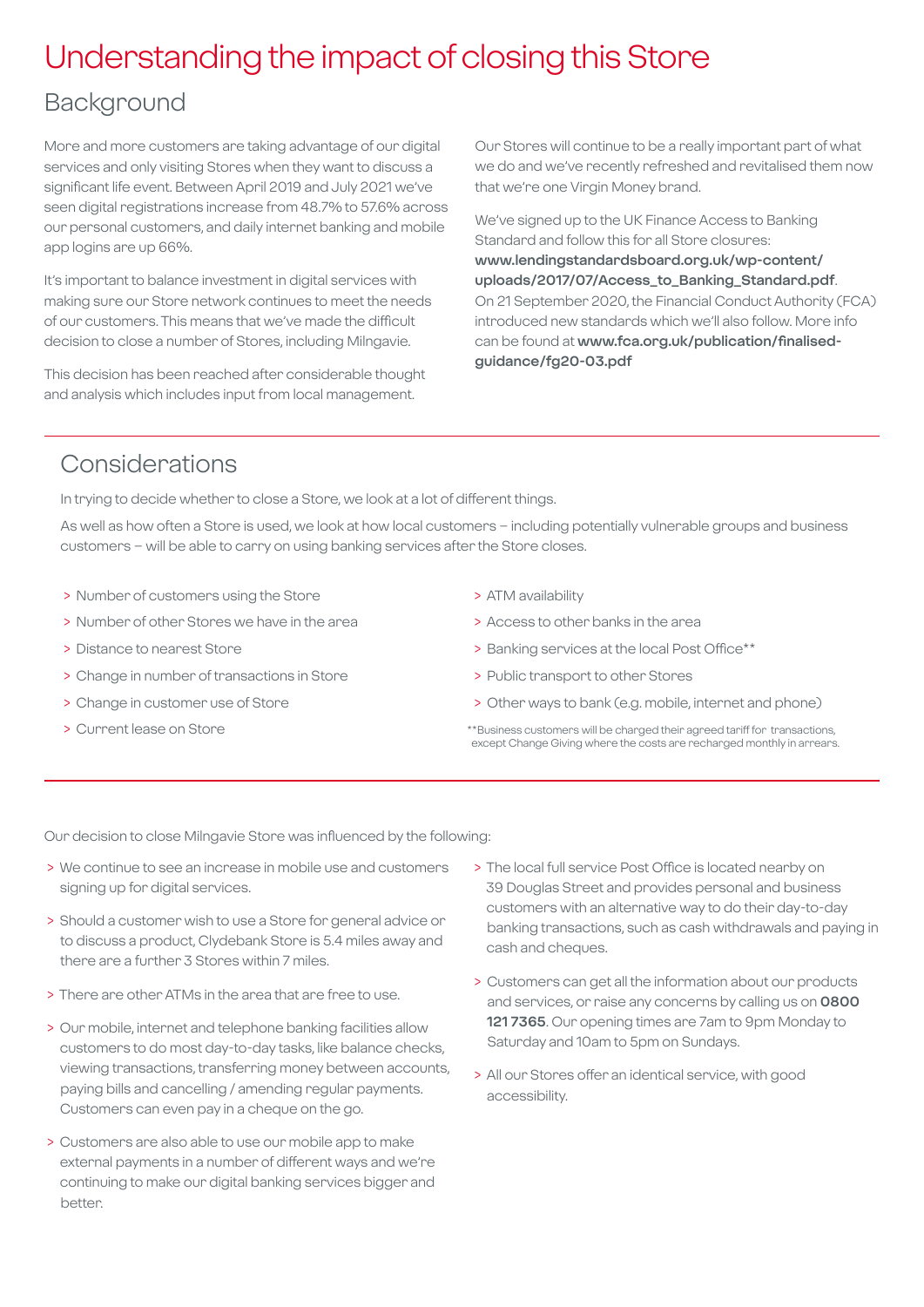## Understanding the impact of closing this Store

## What influenced our decision?

We've looked at how all customers, particularly those potentially vulnerable groups and businesses, can continue to access banking services after the Store closes. Below is some important info about how our customers are using the Store:

33%

### **Transactions down year on year**

- > **5,000** customers transacting in Store compared to a Bank average of 6,000
- > **69%** of customers visited the Store 3 times or less in the last 12 months (with more than half of these also using alternative channels with 54% digitally active)
- > Of our customers aged 70 and above, 58% visited the Store on 3 days or less during the last 12 months.
- > Potentially vulnerable customers (within one or more of the following; over 70 years old, receive benefits, have a basic Personal Current Account, are Store users only or are in arrears) 66% of those customers visited the Store on 3 days or less during the last 12 months.
- > Micro Enterprises & Charities Customer Insight 66% of micro enterprises visited the Store on 3 days or less during the last 12 months, with 38% of transactions involving cash. 74% of charities visited the Store on 3 days or less during the last 12 months, with 42% involving cash.

Our Store colleagues will actively engage with customers, including those potentially vulnerable, to discuss their options and support how they'd like to bank, along with engaging with local groups in the community.

Details of the activities, additional support requirements, feedback received and remedial action needed will be included in the Store Review document, which will be available on our website and in Stores this December.

## Local information

Milngavie is a town in East Dunbartonshire and a suburb of Glasgow. It's at the north western edge of Greater Glasgow, about 6.2 miles from Glasgow city centre.

Milngavie is a commuter town, with much of it's working population travelling to Glasgow to work or study.

### **Transport Links**

There are 2 local bus services running hourly between Milngavie and Glasgow city centre, with average journey times of 57 minutes.

Trains run every 30 minutes, with a scheduled journey time of 23 minutes.

Road links are good via 2 main routes using the A879 or A81. Estimated journey times are from 26 minutes.

The Store is situated in the centre of Milngavie, with one other bank nearby; Bank of Scotland.

Clydebank Store, which is 5.4 miles away, offers extended opening hours through a Saturday service.

### **Mobile Phone Signal availability**

Milngavie is well serviced by all national mobile phone networks with 4G services available from all national operators. (source Ofcom)

### **ISP & available speeds**

Milngavie is well serviced by all national providers with standard, superfast and ultrafast broadband availability. (source Ofcom)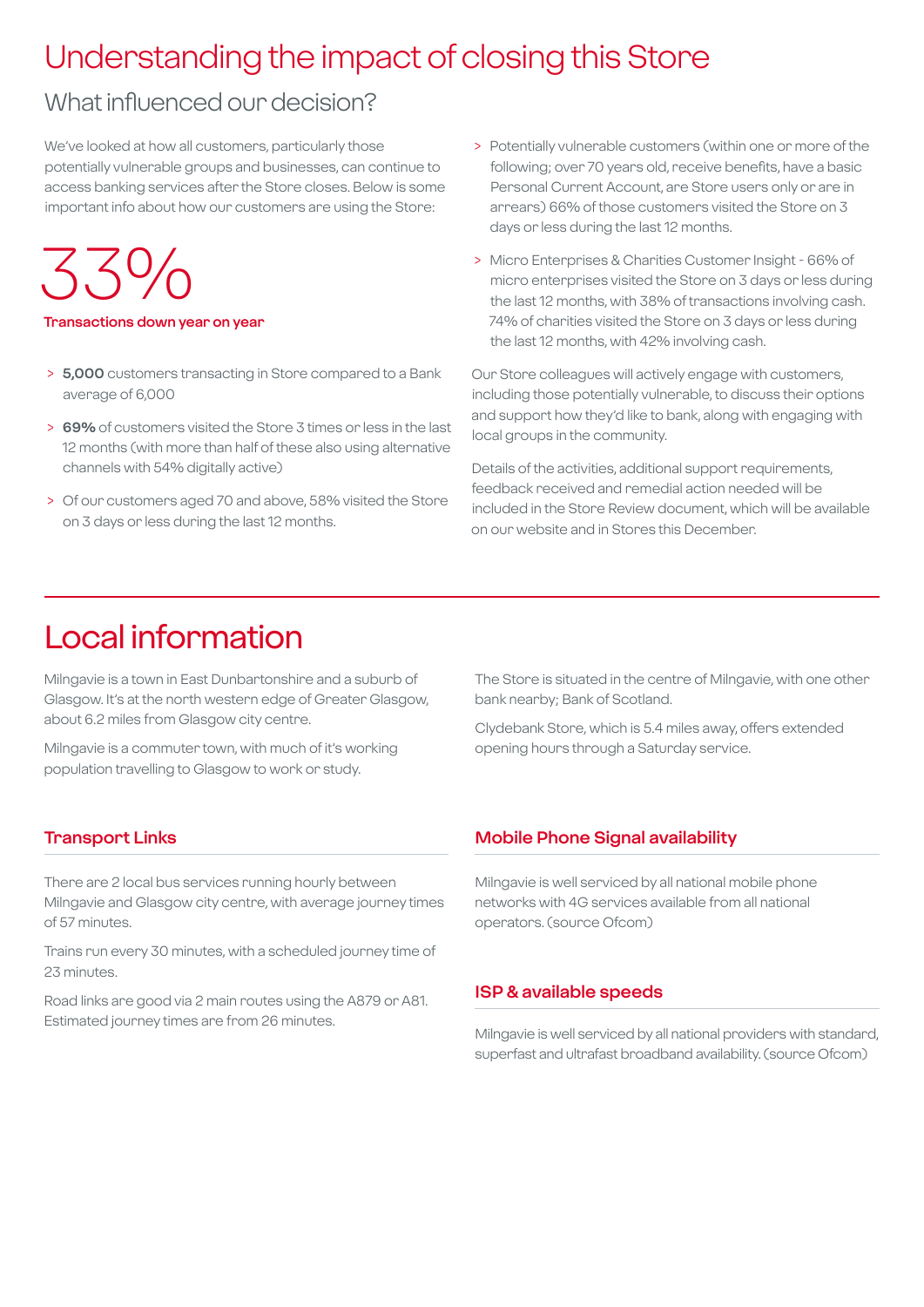## Distances to local services from the closing Store

### **Distance to our nearest Stores** virginmoney.com/store-finder



### **Clydebank**

32 Sylvania Way South, Clydebank, G81 1RP Monday - Friday 9:15am-4:30pm and Saturday 9:15am-4pm\*



### **Glasgow - Hillhead**

326 Byres Road, Glasgow, G12 8AN Monday - Friday 9:15am-4:30pm and Saturday 9:15am-4pm\*



### **Glasgow - Head Office**

Banking Hall, 30 St. Vincent Place, Glasgow, G1 2HL Monday - Friday 8:30am-5:30pm (Cash services available 9:15am-4:45pm) and Saturday 9:15am-2pm\*



### **Glasgow City**

145 Queen Street, Glasgow, G1 3BJ

Monday, Wednesday and Friday 8:30am-6pm, Tuesday 9am-6pm, Thursday 8:30am-7pm, Saturday 9am-5:30pm and Sunday 11am- 4pm\*

**Distance to Post Office www.postoffice.co.uk/branch-finder** 



## 197 ft

**Milngavie** 39 Douglas Street, Milngavie, G62 6PE Monday - Friday 8.30am-5:30pm and Saturday 9am-5:30pm There is a full service Post Office available on Douglas Street in Milngavie.

### **Competitor sites in current location?**

### **Nearest Link ATM**

link.co.uk/atm-locator





### 0.02 miles **Royal Bank of Scotland**

24 Douglas Street, Milngavie, G62 6PB

## Other places you can bank locally





You can get a copy of this impact assessment on our website, in Store or by calling us.

- > 27 Douglas Street, Milngavie, G62 6PE
- > 0800 121 7365
- > virginmoney.com/store-closures